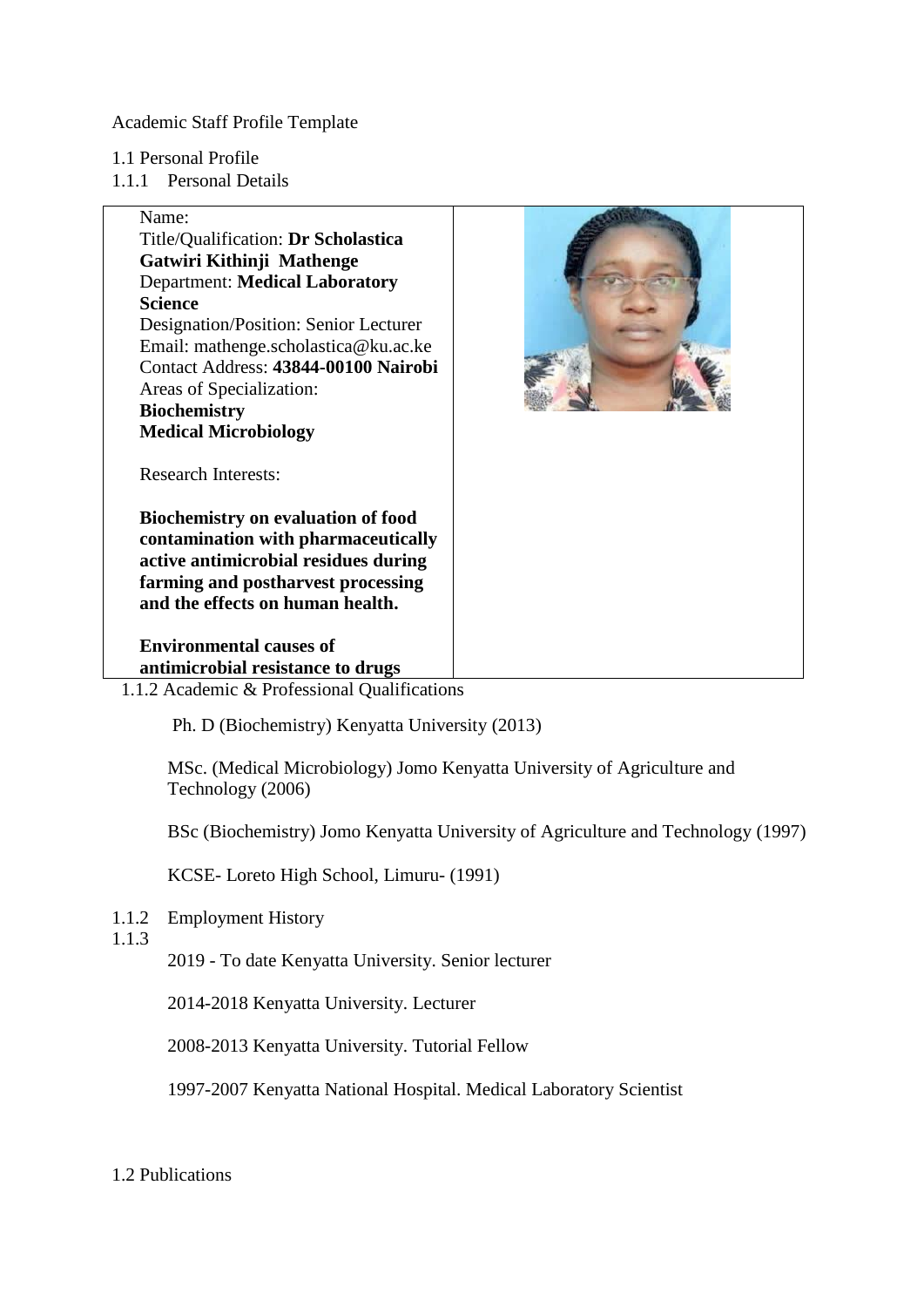#### 1.2.1 Referred Journals

Onesmus Muia Mutuku, **Scholastica Gatwiri Mathenge**, Wachuka Gathigia Njoroge, Titus Kamau Karuga Kyama Cleophas Mutinda (2021). Prevalence patterns of Cervical Cytological Lesions among HIV positive women in Machakos County Hospital, Kenya. International Research Journal of Oncology. 4(1) 28-35. IRJO 66426

Onesmus Muia Mutuku, **Scholastica Gatwiri Mathenge**, Wachuka Gathigia Njoroge, Titus Kamau Karuga Kyama Cleophas Mutinda (2021). Prevalence of Bacterial Vaginosis among HIV Positive women in Machakos County Hospital, Kenya. Asian Research Journal of Obstetrics and Gynaecology 5(1) 28-34. ARJGO 66112

Amulioto Johnstone, Muturi Margaret, **Scholastica Mathenge**, Gideon Mutua (2021) Antibiotic Susceptibility patterns of bacteria isolates from post operative wound infections among patients attending Mama Lucy Kibaki Hospital Kenya. African Journal of Microbiology Research 14(8) 420-425

Mwambia TM\*, Nelson M and **Scholastica M** (2021) Risk Factors for Maternal Genitourinary Colonization with Group B Streptococcus at Pregnancy. International Journal of Women's Health care and Gynecology, 3:1 ISSN: 2694-4081

**Scholastica Gatwiri Mathenge**, Wachuka Gathigia Njoroge, Onesmus Muia Mutuku.(2018) Assessment of Selected Heavy Metals in Soil and Untreated Wastewater Used For Irrigation in Urban and Peri-Urban Farms in Eastern Nairobi City County, Kenya. *Journal of Medical Science and Clinical research.* Vol 06, Issue 08 page 743-749. August 2018. ISSN (e)-2347- 176x ISSN (p) 2455-0450.

**Scholastica Gatwiri Mathenge**, Wachuka Gathigia Njoroge, Onesmus Muia Mutuku.(2018). Assessment of Selected Antibiotics in Untreated Wastewater and Vegetables in Urban and Peri-Urban Farms in Eastern Nairobi City, Kenya. European Journal of Pharmaceutical and Medical Research 2018,5(9), 117-122 ISSN 2394-3211

**Scholastica Gatwiri Mathenge**, R.N. Wanjau, G.M.Kenji (2017) Trimethoprim and sulfamethoxazole residues in untreated wastewater used for irrigation in peri-urban farms in Nairobi County, Kenya. Nature Environment and Pollution Technology 4 (16) ISSN 0972- 6268 (Print) ISSN 2395-3454 (Online)

**Scholastica Gatwiri Mathenge**, R.N. Wanjau, G.M.Kenji (2014) Sulfamethoxazole residues in vegetables irrigated with untreated waste water. Journal of Pharmaceutical and Biomedical Sciences 4(1)1-10, 2014. ISSN 2090 – 424X

Dinah Moraa, **Scholastica Gatwiri Mathenge**, Arodi Washington, Torome Tom, Oliver Mbuthia, Martin Kinyua (2019). Antibiotic Susceptibility Pattern among Male Patients with Urinary Tract Infection in Special Treatment Centre Nairobi County, Kenya. International journal of advanced Multidisciplinary Research Vol. 6 (2) 36-41.

Joseph Mwangi Kibuchi, **Scholastica Gatwiri Mathenge**, Wachuka Gathigia (2019). Antibiotic susceptibility profile of the Klebsiella pneumoniae isolated from Africa Inland Church Hospital Kijabe, Kenya. *International Journal of Advanced Multidisciplinary Research*. ISSN: 2393-887.6(2):74-86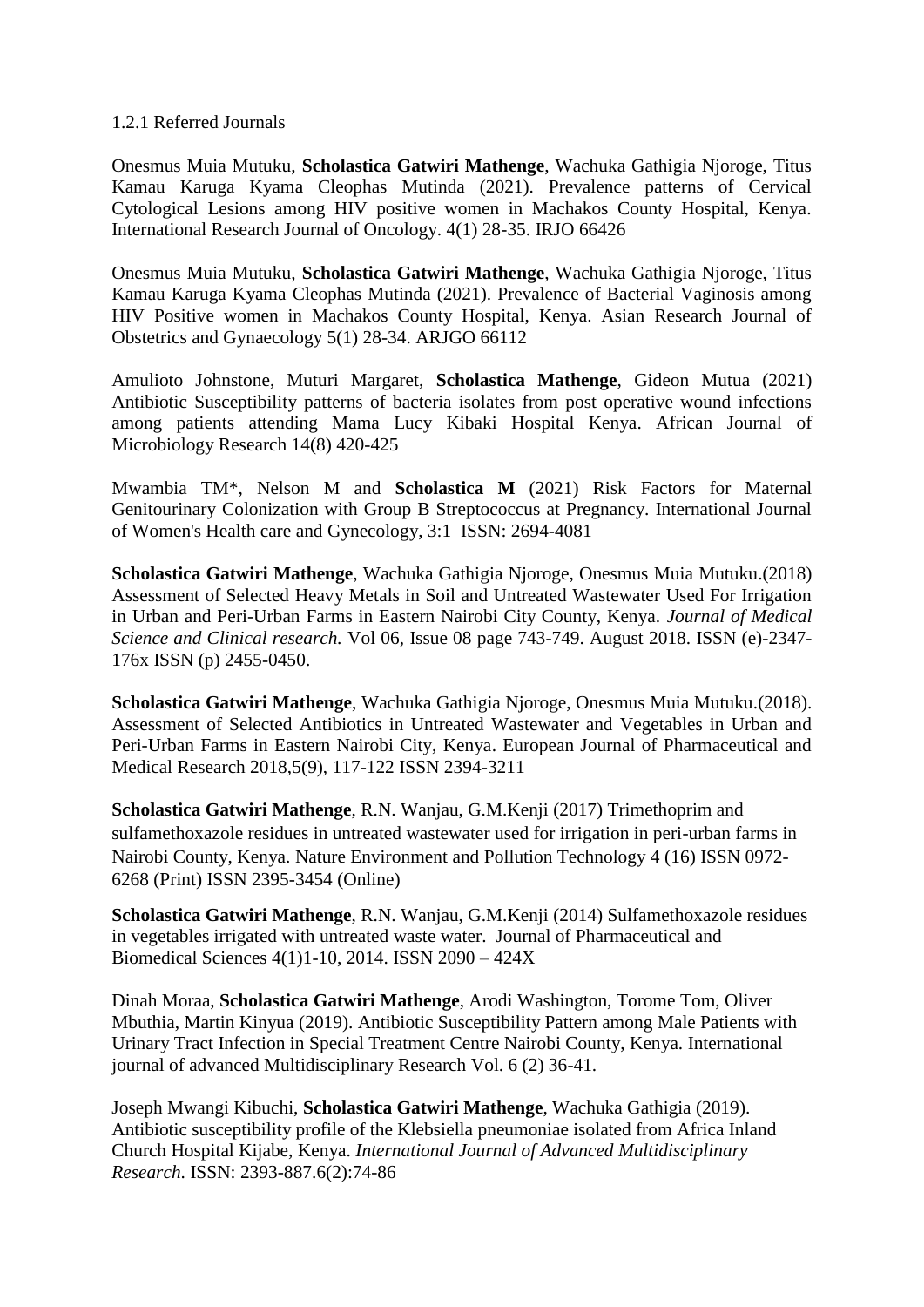Joseph Mwangi Kibuchi, **Scholastica Gatwiri Mathenge**, Wachuka Gathigia (2019). Prevalence of Klebsiella pneumoniae among patients attending Africa Inland Church Hospital Kijabe, Kenya. *International Journal of Advanced Multidisciplinary Research* ISSN: 2393-887. 6(2):61-73

Vincent Mageto Mogaka, **Scholastica Gatwiri Mathenge**, Wachuka Gathigia (2019). Njoroge Gender and Socal-demographic factors of urinary tract infections among diabetic patients in Kisii referral Hospital, Kenya. (2019)

Oliver Waithaka Mbuthia, **Scholastica Gatwiri Mathenge**, Micah Ongeri Oyaro. (2018).Etiology and pathogenicity of bacterial isolates: a cross sectional study among diarrhoeal children below five years in central regions of Kenya. The Pan African Medical Journal ISSN 1937-8688

Vincent Mageto Mogaka, **Scholastica Gatwiri Mathenge**, Wachuka Gathigia Njoroge (2018). Uropathogens antibiotic resistance patterns among Type 2 diabetic patients in Kisii Teaching and Referal Hospital Kenya. Pan African Medical Journal. ISSN 1937-8688

Anne Nkirote Kimathi, **Scholastica Gatwiri Mathenge**, Zachary Mwithiga Kithinji (2017). The role of Internet connectivity on Customer Satisfaction in Commercial Banks In Meru County, Kenya. *Journal of Business and Management*. e-ISSN 2278-487x, p-ISSN: 2319- 7668. Volume 19, Issue 7. Version 7. (July 2017), PP 51-55.

Anne Nkirote Kimathi, Wilson Muema, **Scholastica Gatwiri Mathenge** (2017). The role of Access to Internet Enabled Devices on Customer Satisfaction in Commercial Banks. Asurvey of Survey Banks in Meru County. *International Journal of Business and Management Science*. Volume 3, Issue 5: paper 3

Claire Luseno otunga, **Scholastica Gatwiri Mathenge**, Francisca A.O Ongecha (2017). Assesment of utilization of postpartum care services among women in Webuye west, Bungoma County, Kenya. East African Medical Journal. Vol 94 No. 10. Pg 826-845. ISSN: 0012-835X

#### 1.2.2 Conference/Workshops/Seminar Papers

#### 1.2.2.1 Conference Papers

Kiio Juliana, Kilonzo Fidelis, Kyalo Daniel, Muui Catherine, **Mathenge Scholastica Gatwiri**. International Food Safety Conference. Theme: "Food and nutrition safety from farm to fork: a missing link in consumer health and food security" Sub-Theme: Food Safety Along the Food Chain. Kenyatta University. 20th to 24th May, 2019. Potential For Wastewater Re-Use in Urban and Peri-Urban Agriculture to Mitigate Household Food Insecurity in Nairobi, Kenya

**Mathenge Scholastica Gatwiri**, Wanjau Ruth Nduta, and Kenji Glaston Mwangi. International Food Safety Conference. Theme: "Food and nutrition safety from farm to fork: a missing link in consumer health and food security" Sub-Theme: Food Safety along the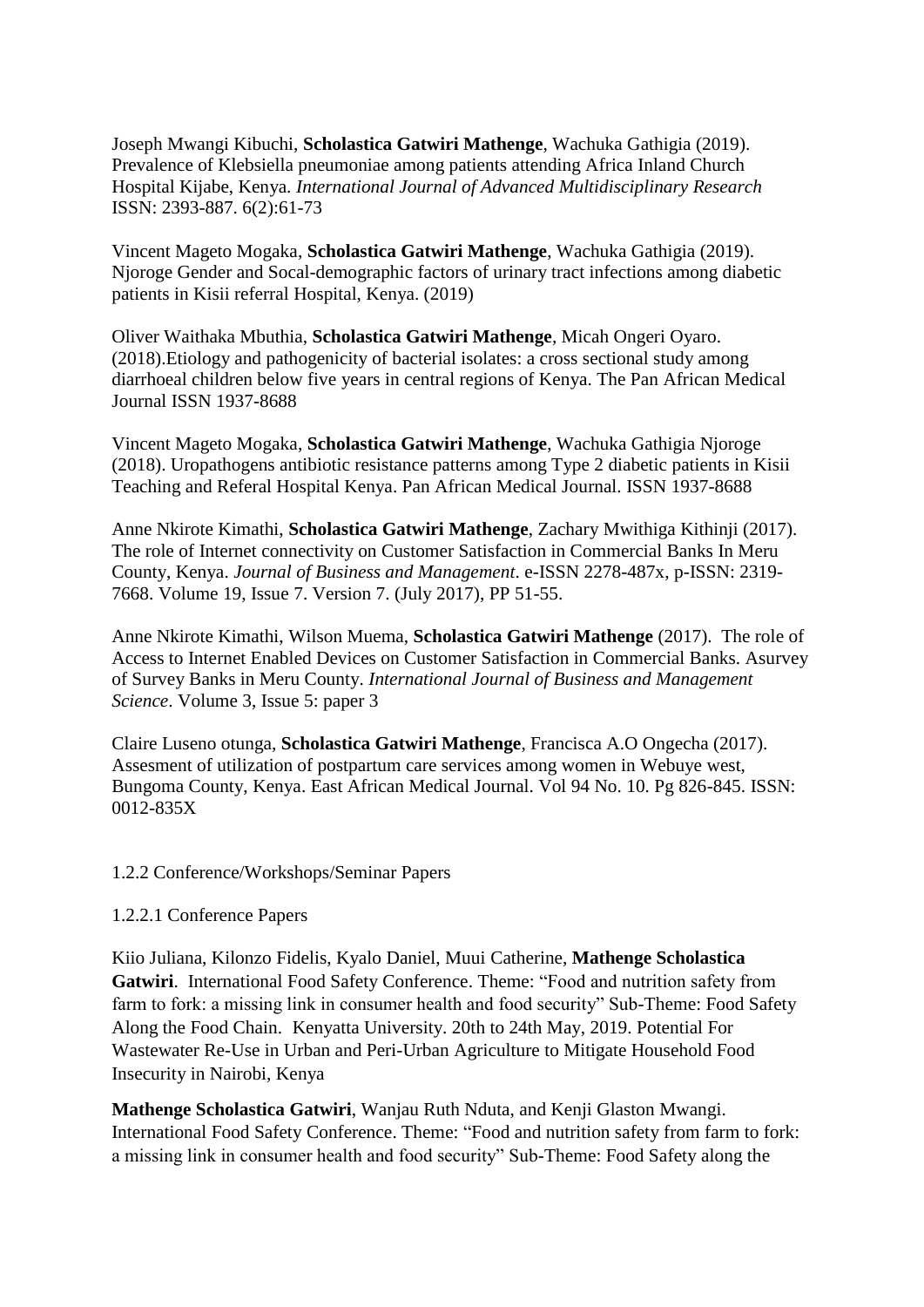Food Chain. Kenyatta University. 20th to 24th May, 2019. Are our vegetables on Drugs? Sulfamethoxazole Residues in Vegetables Irrigated with Untreated Wastewater.

**Scholastica Gatwiri Mathenge** Assessment of Selected Heavy Metals in Soil and Untreated Wastewater Used For Irrigation in Urban and Peri-Urban Farms in Eastern Nairobi City County, Kenya. First International Conference on Urban Agriculture and City Sustainability. Wessex Institute UK.  $9^{th}$  -11<sup>th</sup> October (2018)

Vincent Mogaka Mageto, **Scholastica Gatwiri Mathenge**, Wachuka Njoroge, Caroline Ngetsa Jumwa Urinary tract infections and antibiotic susceptibility among non-insulin dependent diabetes mellitus patients. Lagos, Nigeria. 21-23 September 2018.

Vincent Mogaka Mageto, **Scholastica Gatwiri Mathenge**, Wachuka Gathigia Njoroge (2018).

African Society for Laboratory Medicine. Urinary tract infections and antibiotic sensitivity among non-insulin dependent diabetes mellitus patients. Aga Khan University Infectious Diseases Symposium.

Claire Luseno otunga, **Scholastica Gatwiri Mathenge**, Francisca A.O Ongecha (2017). Assesment of utilization of postpartum care services among women in Webuye west, Bungoma County, Kenya. University of Nairobi, KNH premises. 14-16<sup>th</sup> June 2017.

Wachuka Njoroge, **Scholastica Gatwiri Mathenge**. The ethical approach to rendering services to patients in a diagnostic laboratory. KU Amphitheatre. 29 September-2<sup>nd</sup> October 2015.

**Scholastica Gatwiri Mathenge**. Prevalence of Shigella dysenteriae in children in S/Imenti District in Meru County. Nairobi Kenya. 27<sup>th</sup> May 2011.

| S/No | <b>Researcher</b> | Year  | <b>Title</b>   | <b>Donor</b> | Funding (US\$) |
|------|-------------------|-------|----------------|--------------|----------------|
| 1.   | Scholastica       | 2009- | Determination  | Dean's       |                |
|      | Mathenge          | 2013  | of chemical    | grant        |                |
|      |                   |       | hazards in     |              |                |
|      |                   |       | vegetables     |              |                |
|      |                   |       | irrigated with |              |                |
|      |                   |       | untreated      |              |                |
|      |                   |       | wastewater in  |              |                |
|      |                   |       | Lower          |              |                |
|      |                   |       | Eastern        |              |                |
|      |                   |       | Nairobi        |              |                |
| 2.   | Scholastica       | 2003- | Shigella       |              |                |
|      | Mathenge          | 2004  | dysenteriae as |              |                |
|      |                   |       | a causative    |              |                |
|      |                   |       | agent for      |              |                |
|      |                   |       | diarrhea in    |              |                |

### **1.3 Research**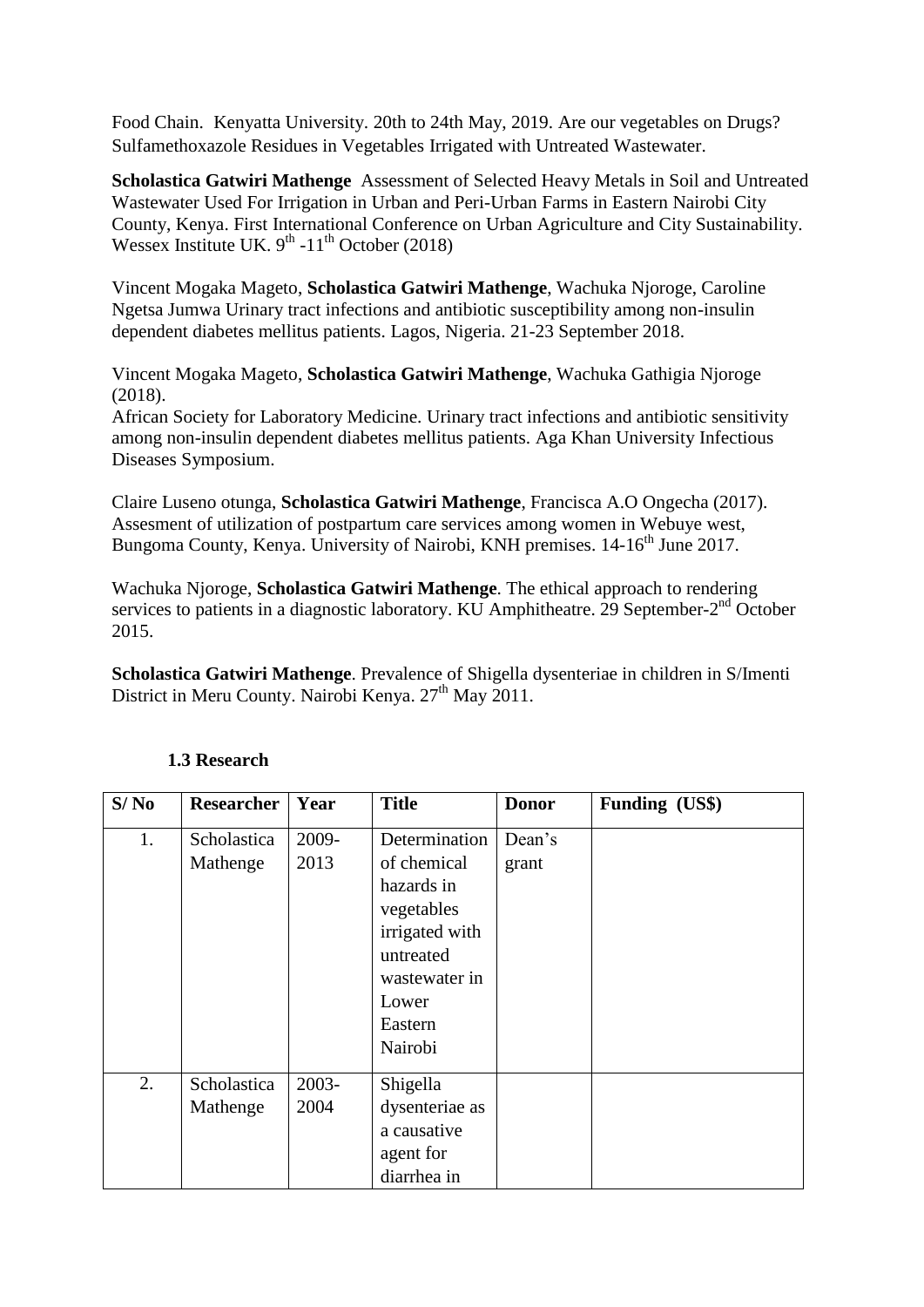|  | S/Imenti    |  |
|--|-------------|--|
|  | District in |  |
|  | Meru County |  |
|  |             |  |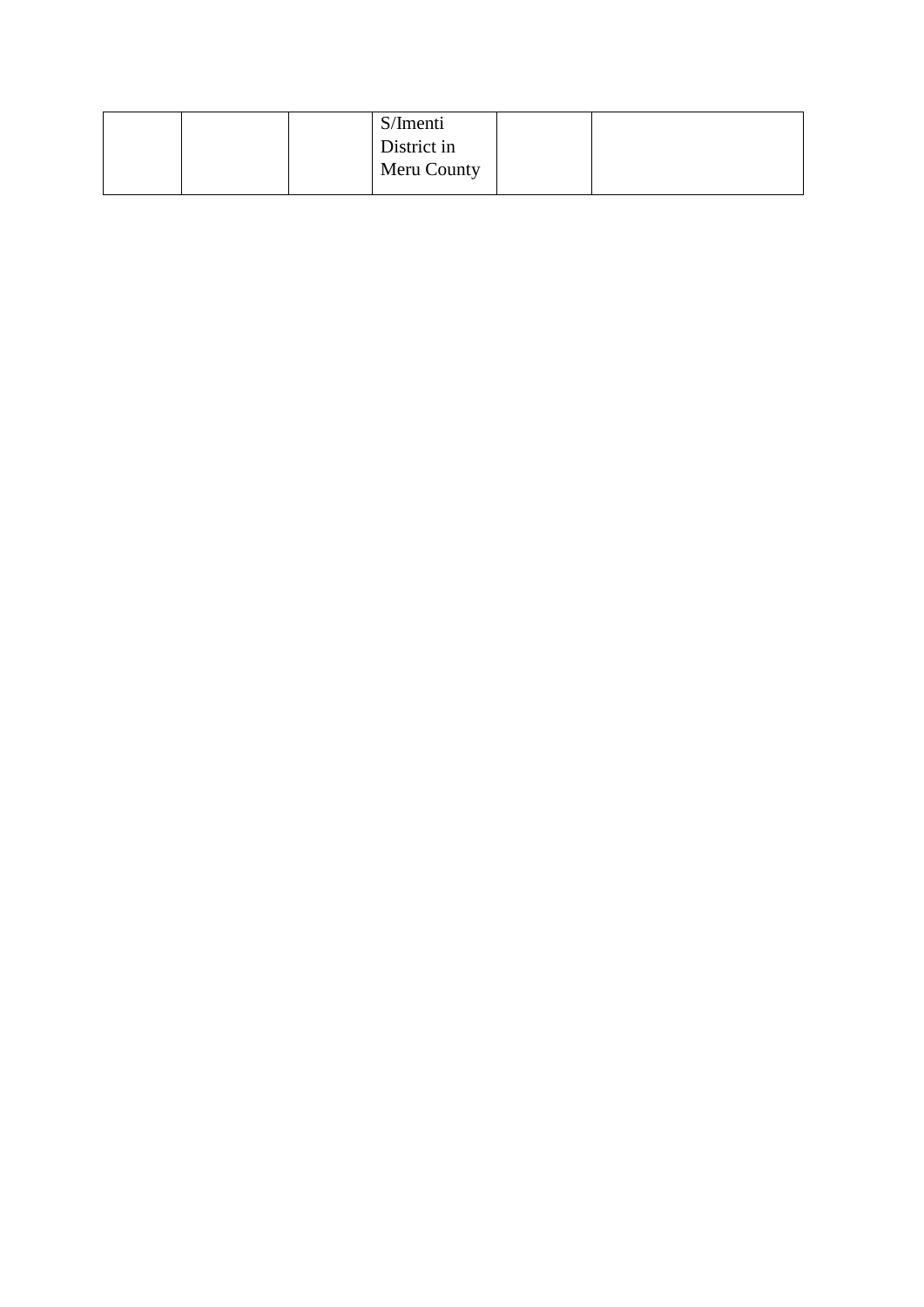## **1.4 Funded Projects**

| S/No | <b>Researcher</b>                                                                     | Year      | <b>Title</b>                                                                                                       | <b>Granting</b><br><b>Body</b> | <b>Funding</b><br>(KShs) |
|------|---------------------------------------------------------------------------------------|-----------|--------------------------------------------------------------------------------------------------------------------|--------------------------------|--------------------------|
|      |                                                                                       |           |                                                                                                                    |                                |                          |
| 1.   | Juliana Nduku,<br>Scholastica<br>Mathenge,<br>Judy Okoth                              | 2007-2016 | The effects<br>of Zinc<br>Sprinles on<br>moderately<br>malnourishe<br>d children in<br>Kiandutu<br>slums,          | <b>NACOSTI</b>                 | Kshs<br>1200000          |
|      |                                                                                       |           | Thika                                                                                                              |                                |                          |
| 2.   | Fidelis<br>Kilonzo,<br>Juliana Kiio,<br>Scholastica<br>Mathenge,<br>Catherine<br>Muui | 2016-2019 | Evaluation<br>of the<br>potential for<br>an eco-<br>friendly and<br>peri-urban<br>agriculture<br><b>UPA</b> system | Vice<br>Chancellor's<br>Grant  | Kshs<br>2000000          |
|      |                                                                                       |           |                                                                                                                    |                                |                          |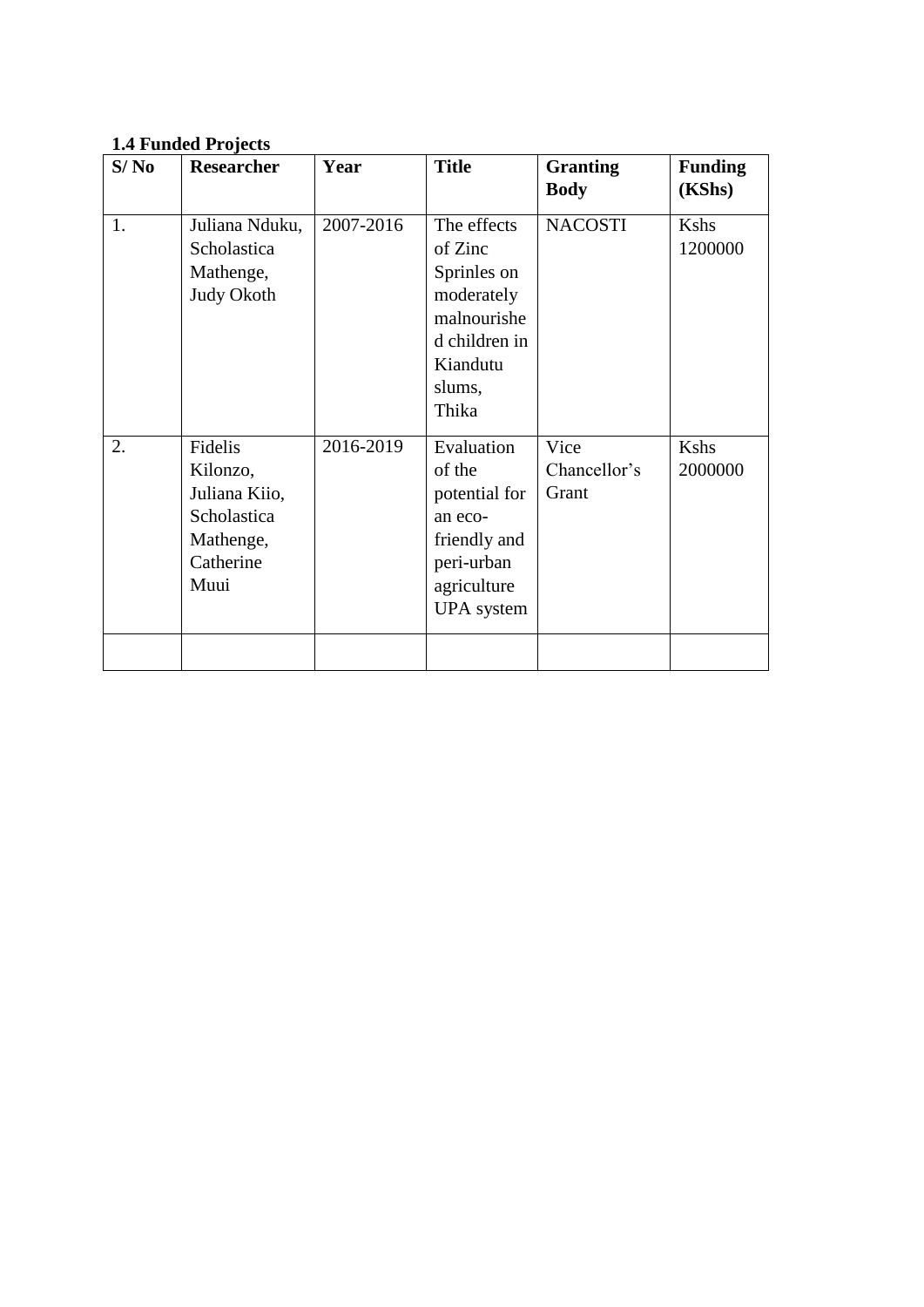### **1.5 Conferences/Workshops/Seminars Attended 1.5.1 Conferences Attended**

-

| S/No | <b>Presenter</b>                                                                                                      | <b>Title of Paper</b>                                                                                                               | <b>City/Country</b>                       | Date of                                   | <b>Funding</b> |
|------|-----------------------------------------------------------------------------------------------------------------------|-------------------------------------------------------------------------------------------------------------------------------------|-------------------------------------------|-------------------------------------------|----------------|
|      |                                                                                                                       | presented                                                                                                                           |                                           | Conference                                | (US\$)         |
| 1.   | Scholastica<br>Mathenge                                                                                               | Prevalence of<br>Shigella<br>dysenteriae in<br>children in<br>S/Imenti District<br>in Meru County                                   | Nairobi<br>Kenya                          | 27/5/2011                                 |                |
|      | Scholastica<br>Mathenge,<br>Wachuka<br>Njoroge                                                                        | The ethical<br>approach to<br>rendering<br>services to<br>patients in a<br>diagnostic<br>laboratory                                 | KU<br>Amphitheatre                        | 29<br>September-<br>$2nd$ October<br>2015 |                |
|      | Scholastica<br>Mathenge,<br>Claire<br>Luseno<br>Jumwa,<br>Francisca<br>Ongecha                                        | Assessment of<br>utilization of<br>postpartum care<br>services among<br>women in<br>Webuye West<br>Bungoma<br>County, Kenya         | University of<br>Nairobi, KNH<br>premises | $14-16^{th}$ June<br>2017                 |                |
|      | Scholastica<br>Mathenge,<br>Vincent<br>Mogaka<br>Mageto,<br>Wachuka<br>Njoroge,<br>Caroline<br><b>Ngetsa</b><br>Jumwa | Urinary tract<br>infections and<br>antibiotic<br>susceptibility<br>among non-<br>insulin dependent<br>diabetes mellitus<br>patients | Lagos,<br>Nigeria                         | $21-23$<br>September<br>2018              |                |
|      | Scholastica<br>Mathenge                                                                                               | Trimethoprim<br>and<br>sulfamethoxazole<br>residues in<br>untreated<br>wastewater used<br>for irrigation in                         | New Forest,<br>United<br>Kingdom          | $9 - 11$<br>October<br>2018               |                |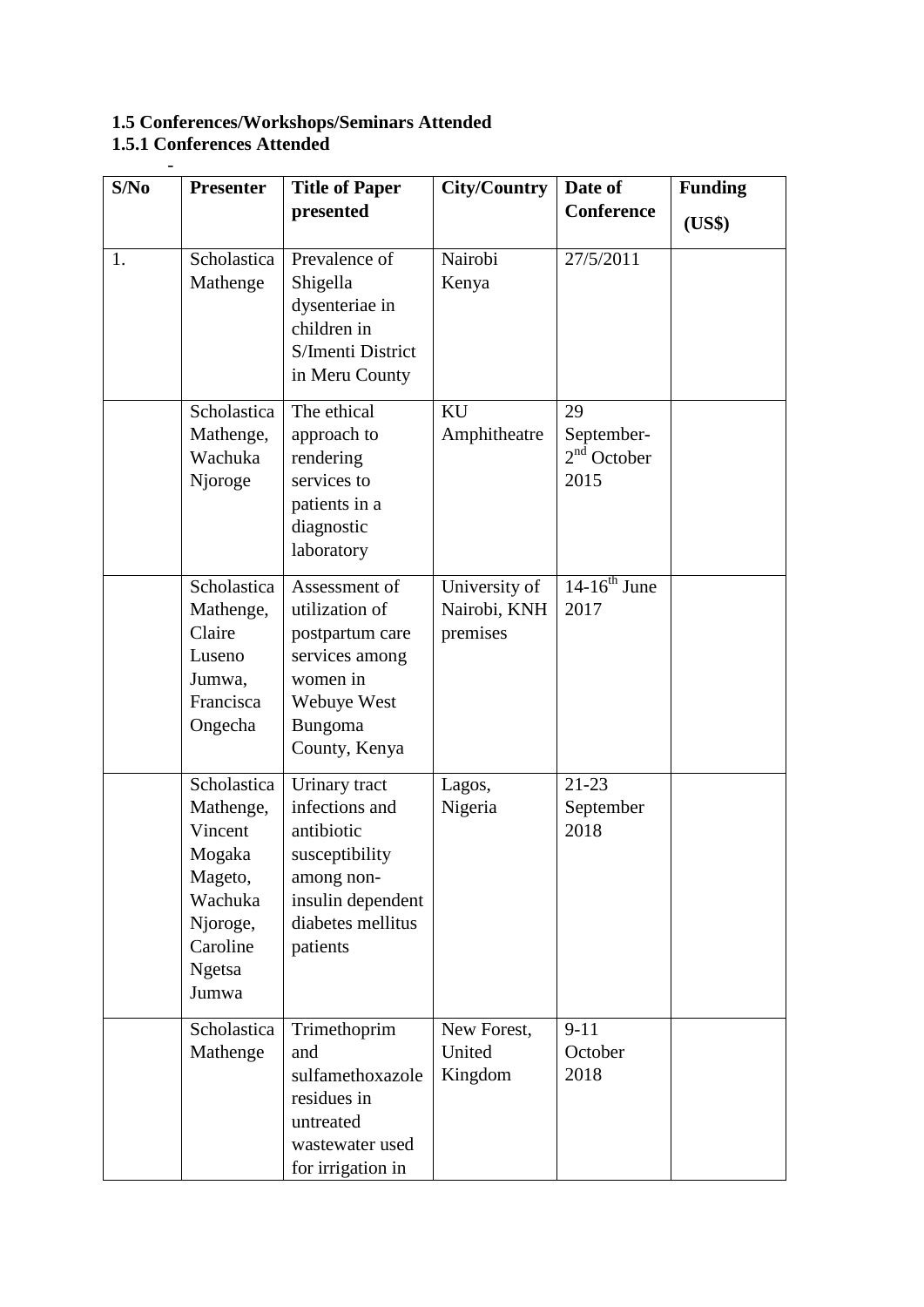| peri-urban farms<br>in Nairobi |  |  |
|--------------------------------|--|--|
| County, Kenya.                 |  |  |

#### **1.5.2 Workshops Attended**

-CITI training on Biomedical Research (Online)- Nov 2020

-National Research Fund Workshop, Kenyatta University, Nairobi- Kenya- January 2018

-Innovative Teaching Methodologies and clinical mentorshio workshop conducted by Kenyatta University in collaboration with the Patenership with Pro-Advanced Clinica Education (PACE) project, aprogramme of the university of Maryland and the University of Nairobi from 19<sup>th</sup>-23<sup>rd</sup> August 2103

-'Publishing Scientific Research' seminar by Springer conducted at Kenyatta UNIVERSITY 30<sup>TH</sup> May 2013

-Germany Academicc Service (DAAD) Ph.D Proposal writing workshop, Kenya 28<sup>th</sup> February 2013.

-National Biotechnology awareness strategy (Bio WARE) organized by the national Council for SCIENCE AND Technology, Kenya from 7<sup>th</sup>-9<sup>th</sup> December 2011

-WHO Self Assessment Questionnnaire on responsible life sciences research for global security organized by Kenyatta University from  $16^{th}$ -17<sup>th</sup> September 2011

-Attended the Research Methodology Training Workshop of the East African Sub-regional Network of Tertiary Institutions against the HIV/Aids pandemic organized by the Institute for Research, Science and Technology, Kenyatta University 14-15<sup>th</sup> April, 2011

-Attended the Open Access Arica Workshop hosted by Biomedical Central (BMC) in partnership with Computer Aid International organized by the Institute for research, Science and Technology, Kenyatta University  $10-11^{th}$  November 2010

-Attended the Date Analysis Conference Organized by the Department of Mathematics, Kenyatta University which was held from  $26<sup>th</sup>$  August-3<sup>rd</sup> Septmeber 2009

#### **1.5.3 Seminars Attended**

 $-23<sup>rd</sup>$  Post graduate seminar for PhD graduands organized by graduate School on  $25<sup>th</sup>$ November 2011

-23rd Post graduate Seminar for Maters graduands organized by the school of Health Sciences, Kenyatta University on 23<sup>rd</sup> November 2011

-22<sup>nd</sup> Post graduate seminar held for Ph. D graduands organized by graduate school on 186h June 2010

 $-22<sup>nd</sup>$  post graduate seminar for masters graduands organized by School of Healthe Sciences, Kenyatta University on  $21<sup>st</sup>$  November, 2010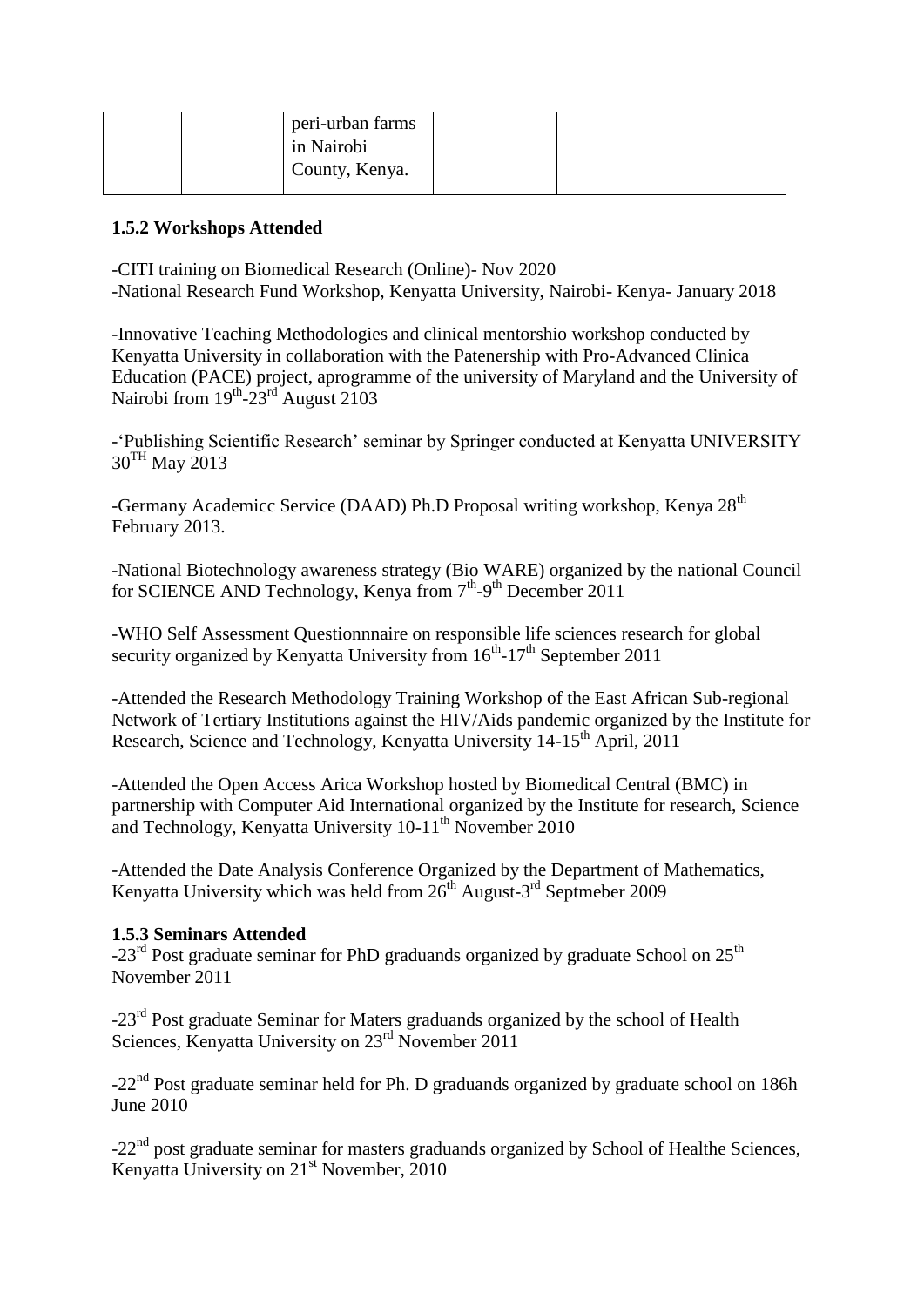## **1.6 Supervision of Postgraduate Students 1.6.1 Masters**

-

| <b>Graduated December 2017</b>   |
|----------------------------------|
|                                  |
| Submited thesis for examination. |
| <b>Graduated 2018 December</b>   |
|                                  |
|                                  |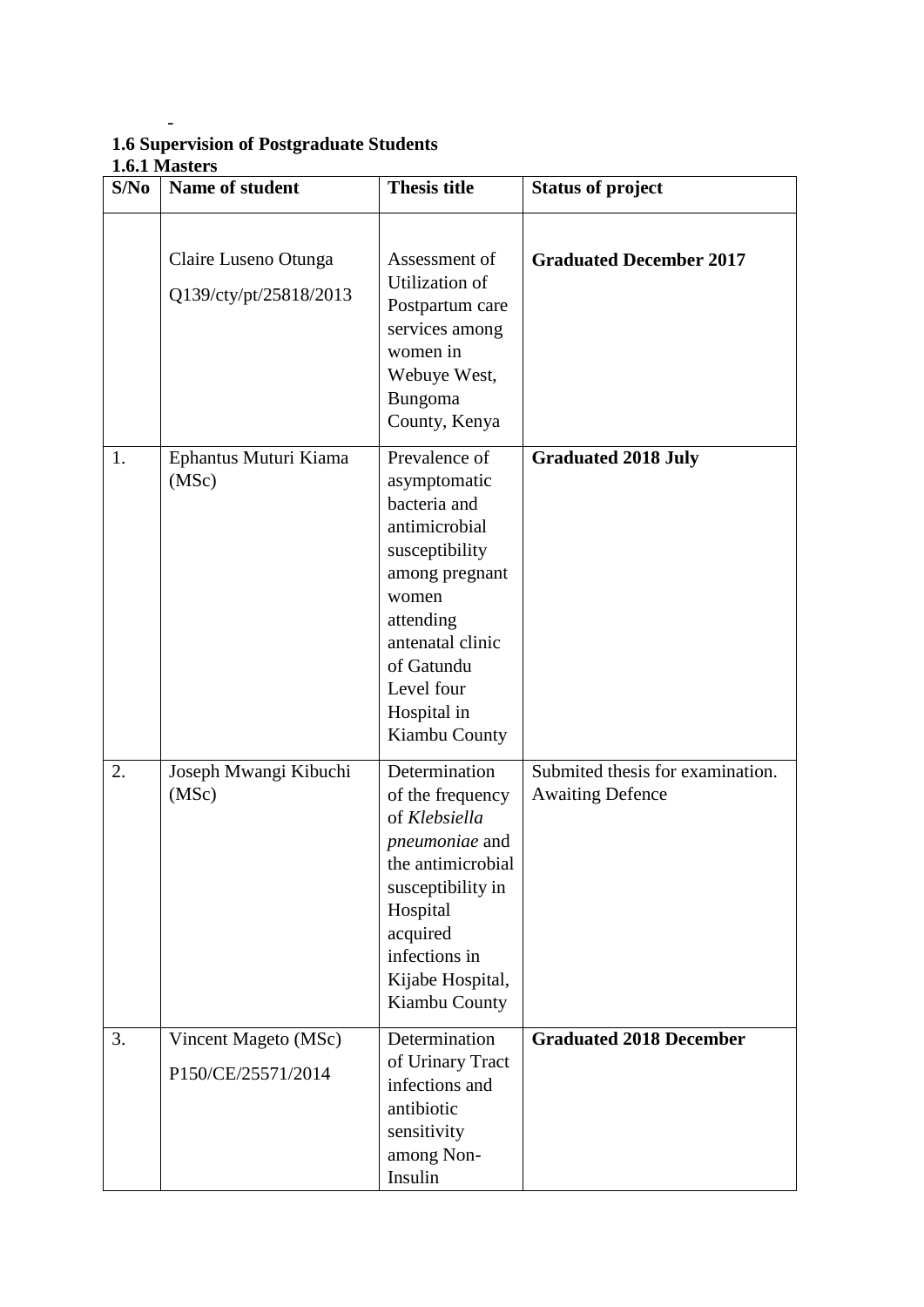|    |                                                          | Dependent<br><b>Diabetes</b><br><b>Mellitus Patients</b><br><b>Visiting Kiss</b><br>Teaching and<br>Referral<br>Hospital                                                          |                                |
|----|----------------------------------------------------------|-----------------------------------------------------------------------------------------------------------------------------------------------------------------------------------|--------------------------------|
| 4. | Nicholas Mutai Kipkoech<br>(MSc)                         | Determination<br>of Risk Factors<br>and Sero<br>Prevalence of<br>Rubella<br>Antibodies<br>among children<br>of 105 Years<br>attending<br>Nakuru<br>Provincial<br>General Hospital | On data collection             |
| 5. | Raphael KalamaNella<br>(MSc)                             | <b>Evaluation of</b><br>Stabilization<br>Tubes for<br>Storage of CD4<br><b>HIV Positive</b><br>Samples at Kilifi<br>District<br>Hospital, Kenya                                   | On data collection             |
| 6. | Oliver Mbuthia Waitheka<br>(MSc)                         | Determination<br>of Diarrhoeal<br>Diseases and<br>Antibiotic<br>Sensitivity<br>Profiles among<br>Children under<br>five years in<br>Muranga<br>County, Kenya                      | <b>Graduated July 2019</b>     |
| 7. | Issa Suleiman<br>Mwinyikombo (MSc)<br>P150/CE/24988/2013 | Detection and<br>molecular<br>characterization<br>of antibiotic<br>resistance in<br>Pseudomonas<br>isolates in                                                                    | <b>Graduated 2018 December</b> |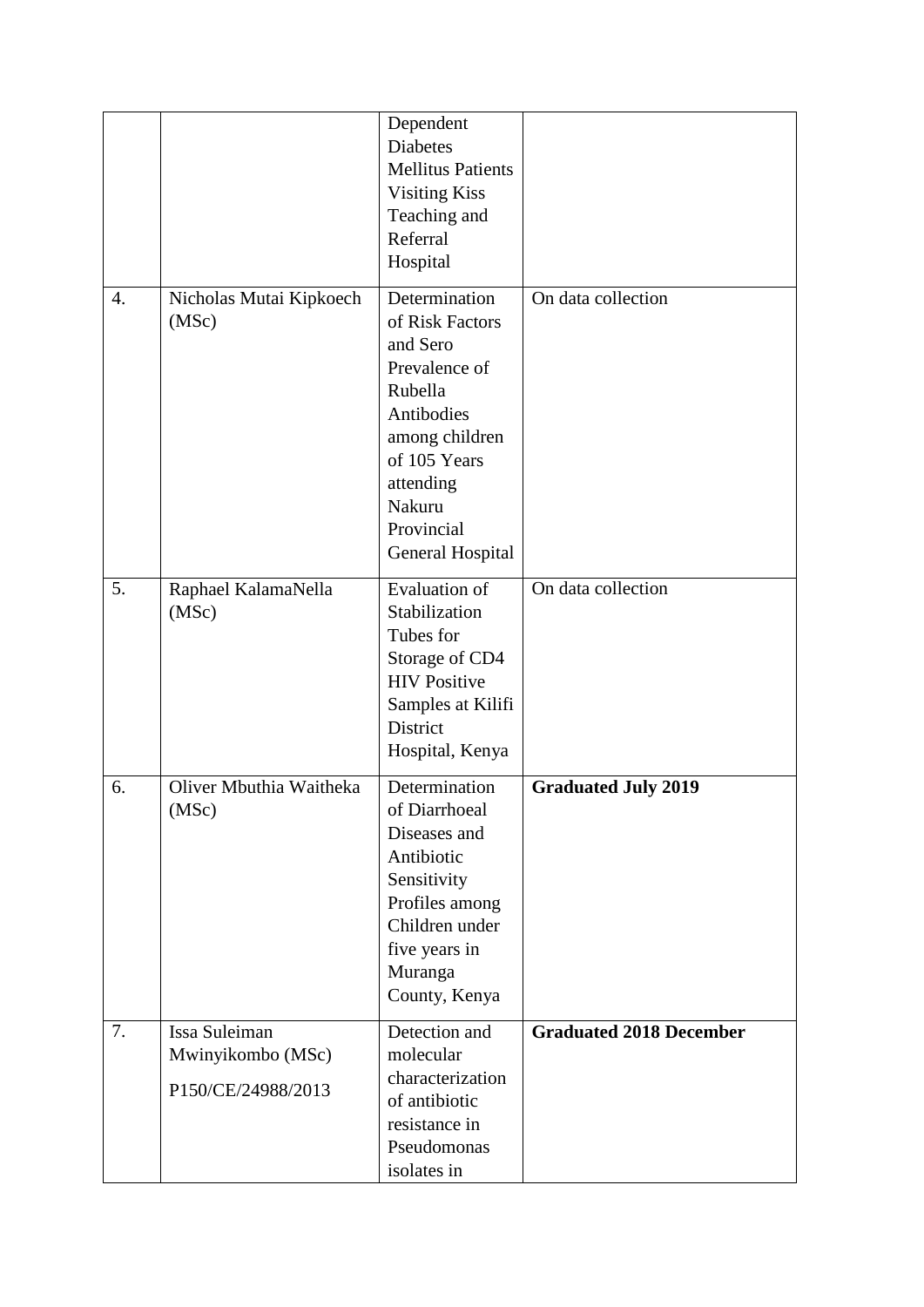|     |                                  | selected<br>Hospitals in<br>Mombasa<br>County of<br>Kenya                                                                                                     |                                                           |
|-----|----------------------------------|---------------------------------------------------------------------------------------------------------------------------------------------------------------|-----------------------------------------------------------|
| 8.  | Johnstone Amulioto(MSc)          | Isolation and<br>characterization<br>of bacterial<br>pathogens from<br>postoperative<br>wounds in<br>hospitalized<br>patients at MP<br>Shah Hospital          | Thesis successfully defended,<br>Awaiting graduation 2021 |
| 9.  | Irene Nachiro (MSc)              | Determination<br>of bacterial<br>pathogens<br>isolated from<br>domestic water<br>reservoir in real<br>estate<br>development in<br>Nairobi                     | Proposal developing                                       |
| 10. | Dinah Moraa Ondari<br>(MSc)      | Isolation and<br>identification of<br>enteric<br>uropathogens in<br>male patients<br>attending STC<br>casino clinic<br>Nairobi County,<br>Kenya               | <b>Graduated December 2020</b>                            |
| 11. | Joseph Waichungo Gititu<br>(MSc) | Multi drug<br>resistant enteric<br>bacteria among<br>Hospitalized<br>Children with<br>and without<br>severe<br>malnutrition at<br>three hospitals in<br>Kenya | <b>Graduated in 2019 July</b>                             |
| 12  | Okoyo Eric Ochieng'              | Current                                                                                                                                                       | 3 <sup>nd</sup> year. Developing proposal                 |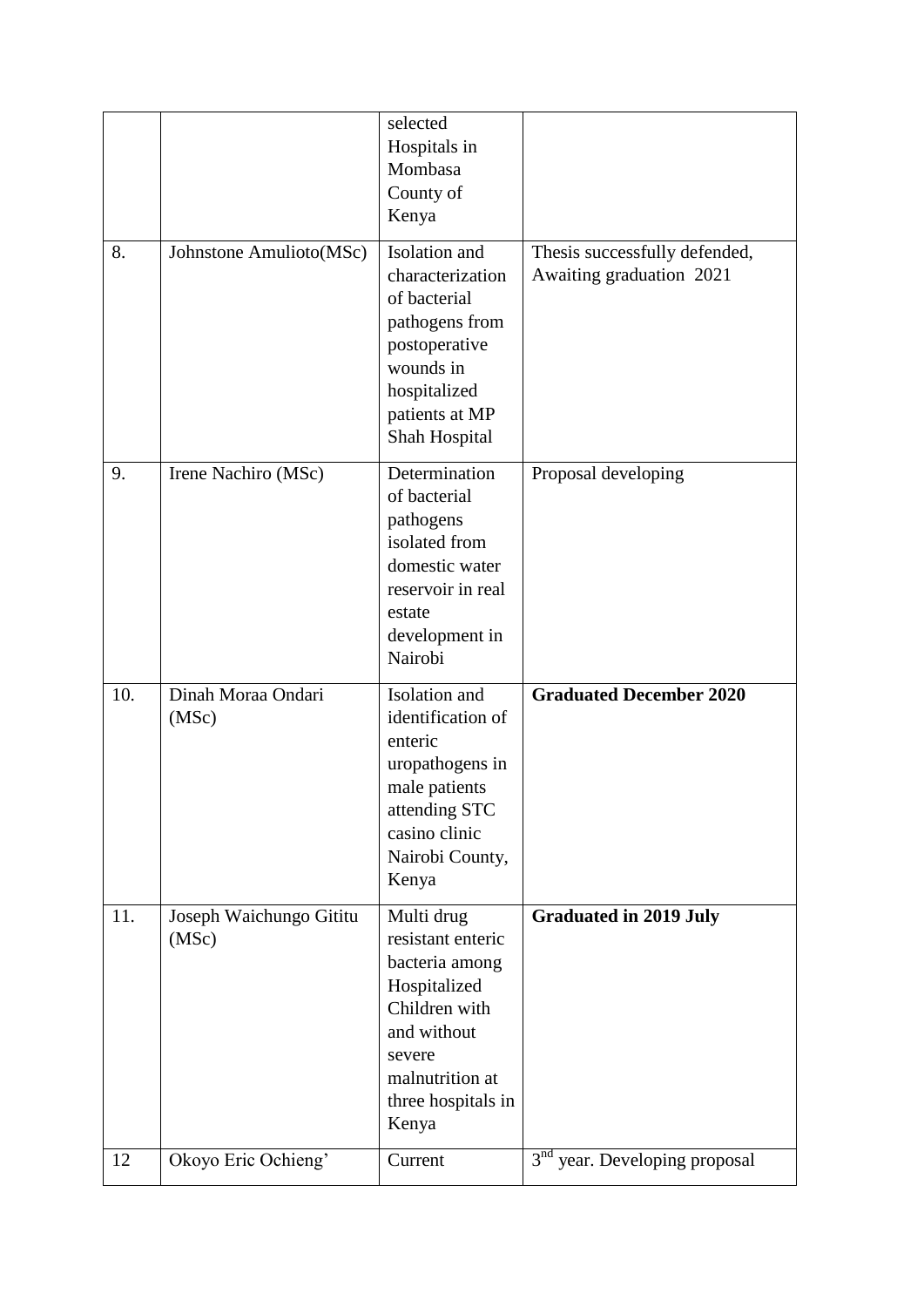|     | (MSc)                                         | prevalence and<br>Antibiotic<br>resistance<br>patterns of<br>uropathogens<br>isolated among<br>patients<br>attending the<br>Moi Teaching<br>and Referral<br>Hospital in<br>Eldoret Kenya                                             |                                  |
|-----|-----------------------------------------------|--------------------------------------------------------------------------------------------------------------------------------------------------------------------------------------------------------------------------------------|----------------------------------|
| 13. | Mwaleso K Said (MSc)                          | Determination<br>of prevalence of<br>Helicobacter<br>pylori infection<br>in Patients with<br><b>Gastric Ulcers</b><br>and the<br>associated Risk<br>Factors                                                                          | <b>Graduated July 2019</b>       |
| 14. | Munene Tony Mwambia<br>P150/CTY/PT/25415/2018 | B<br>Group<br>Streptococcus<br>Prevalence,<br>Antibiotic<br>Susceptibility<br><b>Risk</b><br>And<br>For<br>Factors<br>Colonization<br>Among<br>Antenatal<br>Women<br>At<br>Mbagathi<br>Hospital,<br>Nairobi<br>City<br>County, Kenya | Thesis submitted for examination |
| 15. | Njenga K. John<br>P97/27900/2019              | Total<br><b>Blood</b><br>Volume,<br>Iron<br><b>Status</b><br>and<br>Hematological<br>profiles<br>of<br>Whole<br><b>Blood</b><br>Donors<br>at<br>Kenyatta<br>National                                                                 | Data collection                  |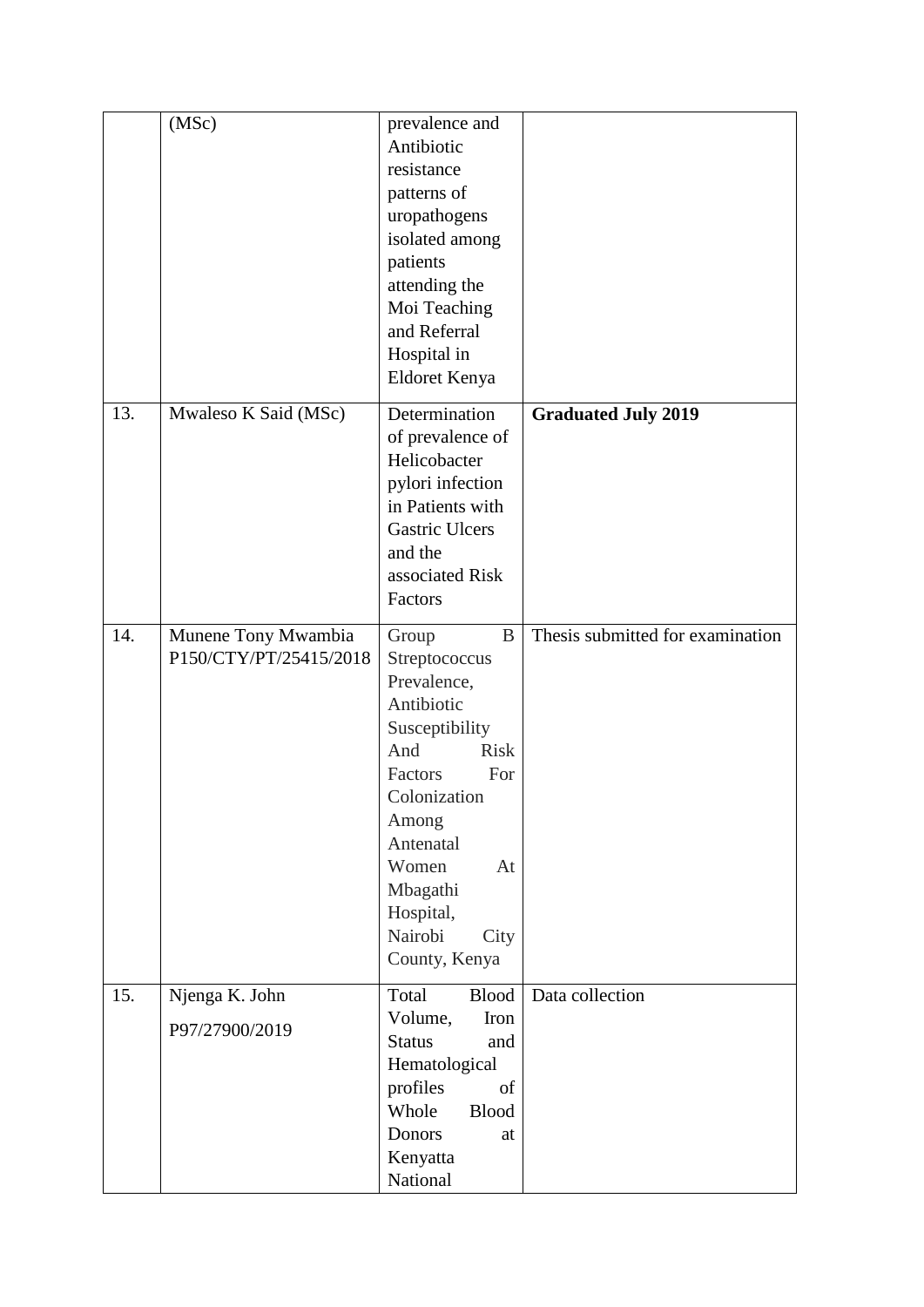|     |                                              | Hospital,<br>Nairobi County,<br>Kenya.                                                                                                                                                                             |                                    |
|-----|----------------------------------------------|--------------------------------------------------------------------------------------------------------------------------------------------------------------------------------------------------------------------|------------------------------------|
| 16. | <b>Onesmus Muia Mutuku</b><br>P97/25871/2018 | Comparative<br>Analysis Of<br>Manual Liquid<br>Based Cytology,<br><b>Histology And</b><br><b>HPV DNA</b><br><b>Testing Among</b><br><b>Hiv Positive</b><br>Women At<br>Machakos<br><b>County Hospital</b><br>Kenya | Has written the first draft thesis |
| 17. | Liza Kiende Mwirigi                          | Genetic                                                                                                                                                                                                            | On data collection                 |
|     | P97/20011/202                                | Diversity,<br>Prevalence<br>and<br>Haematological<br><b>Indices</b><br>in<br>Enteric Parasitic<br>Infections<br>among Children<br>below ten years<br>presenting with<br>diarrhoea<br>in<br>Kiambu County           |                                    |

1.7 Professional/Consultancy (Editor/Peer review in journals, Networks/Collaborations, External Examiner)

-Post graduate external examiner for MSc thesis for Mbithi Mulinge TM300-1176/2012 from JKUAT

1.8 Community Service and Other Engagements

Member of Parents Association at Loreto High School Limuru Member of Parents Association at Moi Forces Academy- Lanet Guest of Honour Loreto High School Limuru, June 2017. Member, Ruiru Country Club

1.9 Affiliation of Professional Bodies

|  | <b>S/No</b>   Name of professional body |
|--|-----------------------------------------|
|--|-----------------------------------------|